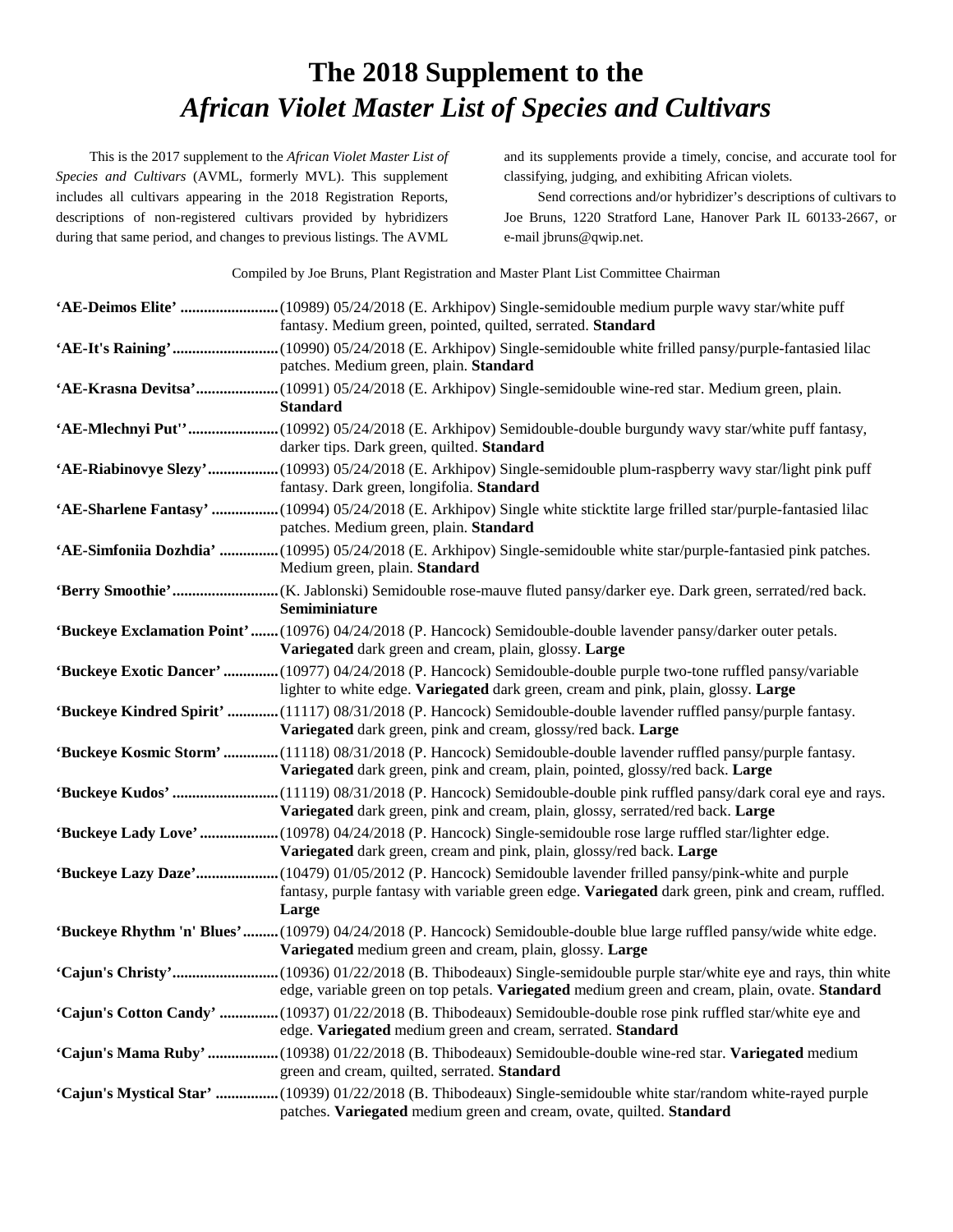| Variegated medium green, cream and pink, plain. Standard                                                                                                                                           |
|----------------------------------------------------------------------------------------------------------------------------------------------------------------------------------------------------|
| Variegated dark green and cream, quilted, serrated. Standard                                                                                                                                       |
| 'Cajun's Sugar 'n' Spice'(B. Thibodeaux) Single-semidouble pale pink pansy/thin green edge on top petals. Variegated<br>medium green and cream, quilted, serrated. Standard                        |
| 'Cajun's Swamp Dancer'(10940) 01/22/2018 (B. Thibodeaux) Single-semidouble blue frilled star/thin white edge.<br>Variegated light green and cream, quilted, serrated. Standard                     |
| 'Cajun's Tomcat' (10941) 01/22/2018 (B. Thibodeaux) Single-semidouble red-purple ruffled pansy/darker edge.<br>Variegated medium green, cream and pink, quilted. Standard                          |
| 'Coleman's Queen Arsinoe IV'  (10987) 05/23/2018 (C. Coleman) Single purple wavy star/thin white edge. Variegated dark<br>green, pink and white, ovate, quilted, serrated. Standard                |
| 'Coleman's Queen Hatshepsut'(10988) 05/23/2018 (C. Coleman) Semidouble blue-purple ruffled. Variegated dark green, white<br>and pink, pointed, quilted, ruffled. Standard                          |
|                                                                                                                                                                                                    |
| streaks. Dark green, scalloped, girl foliage. Small standard                                                                                                                                       |
| <b>Standard</b>                                                                                                                                                                                    |
| 'EK-Brazilskii Topaz'(10998) 05/24/2018 (E. Korshunova) Single-semidouble blue large star/white frilled edge.<br>Medium green, quilted. Standard                                                   |
| 'EK-Chernyi Ogon''  (10999) 05/24/2018 (E. Korshunova) Single-semidouble red large star/lpink streaks, darker petal<br>tips. Variegated dark green and cream, plain. Standard                      |
| 'EK-Izumrednoe Kruzhevo' (11000) 05/24/2018 (E. Korshunova) Semidouble-double white large frilled pansy/green edge on<br>upper petals. Variegated medium green and cream, wavy. Standard           |
| 'EK-Malakhitovaia Orkhidaeia'. (11001) 05/24/2018 (E. Korshunova) Semidouble-double fuchsia large star/white-green frilled<br>edge. Light green, pointed. Standard                                 |
| quilted. Standard                                                                                                                                                                                  |
| blue rays, green-white edge. Medium green, quilted, serrated. Standard                                                                                                                             |
| 'EK-Portret Neznakomki'(11004) 05/24/2018 (E. Korshunova) Semidouble-double lavender star/purple band, green frilled<br>edge. Medium green, serrated. Standard                                     |
| 'EK-Rubinovaia Luna'(11005) 05/24/2018 (E. Korshunova) Single-semidouble red large star/random white edge.<br>Medium green, quilted, wavy. <b>Standard</b>                                         |
| 'EK-Spiaschaia Krasavitsa' (11006) 05/24/2018 (E. Korshunova) Single-semidouble white bell-shaped ruffled star/light<br>maroon patches. Variegated medium green, cream and yellow, plain. Standard |
| 'EK-Tropicheskii Polden''(11007) 05/24/2018 (E. Korshunova) Semidouble-double red large wavy pansy. Dark green, plain.<br><b>Standard</b>                                                          |
| Medium green, plain. Standard                                                                                                                                                                      |
| 'Happy Sky Lanterns'  (10966) 03/30/2018 (L. Lee) Single chimera light blue bell wasp/white stripe. Light green,<br>scalloped, girl foliage. Semiminiature                                         |
| 'ItsDeb's Dear Lady Janice'(11111) 07/30/2018 (D. Nitz) Single white chimera wavy star/rose-pink stripe. Variegated<br>medium green and ivory, quilted, serrated. Standard                         |
| 'Jitterbug Begin the Beguine'  (11120) 08/31/2018 (P. Hancock) Single-semidouble pink pansy/purple fantasy. Variegated<br>medium green and cream, plain, glossy, serrated. Semiminiature           |
| 'Kev's Plum Surprise'(10871) 11/12/2016 (K. Degner) Single-semidouble lavender sticktite pansy/darker top petals,<br>white eye. Medium green, plain, quilted. Standard                             |
| variable random white edge. Medium green, quilted, wavy, serrated. Standard                                                                                                                        |
| 'K's Want Some Wine'  (11110) 07/24/2018 (K. Hajner) Single-semidouble burgundy-wine large frilled star. Dark green,<br>quilted, wavy, serrated. Standard                                          |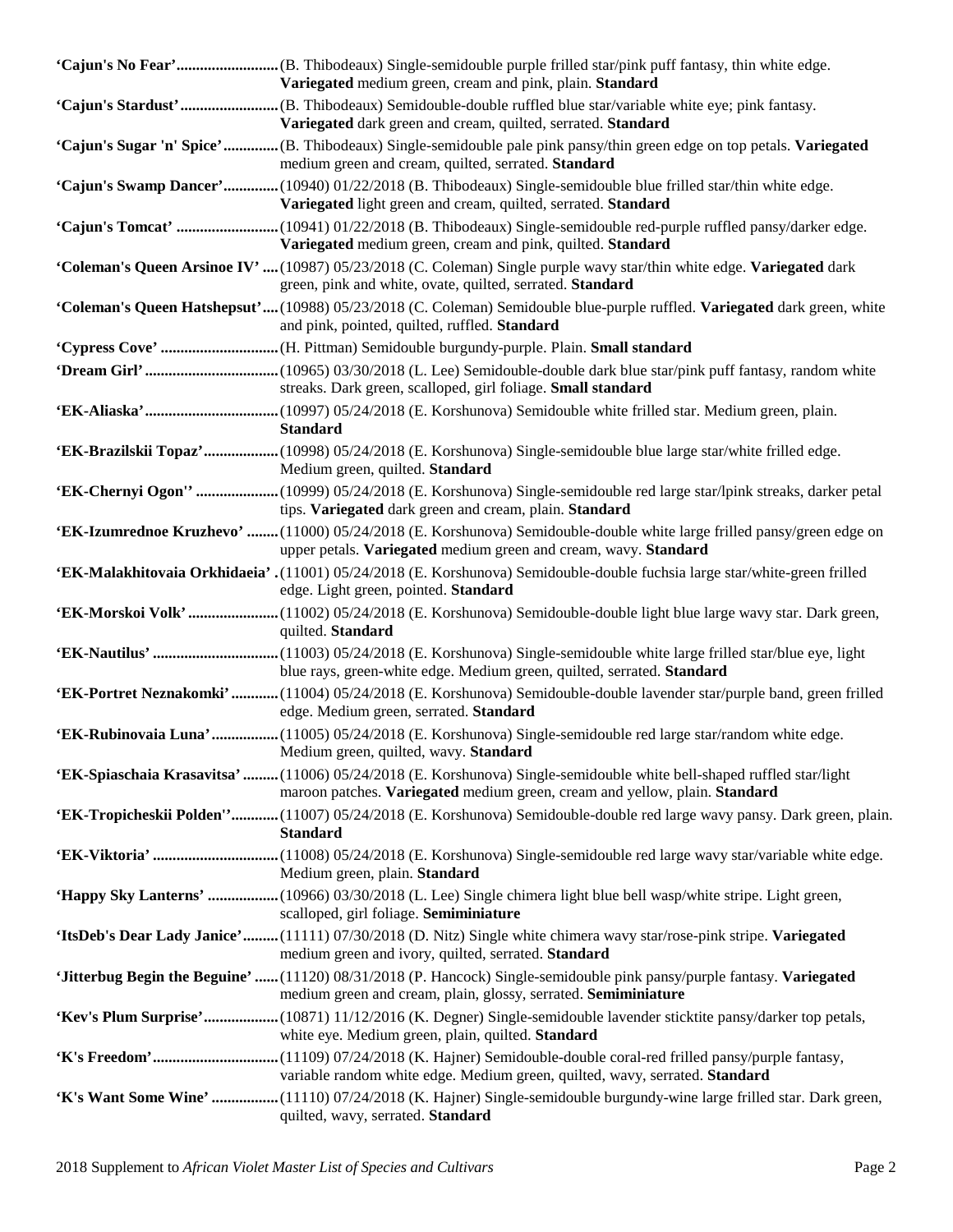| Variegated medium green and white, ovate, pointed. Standard                                                                                                                                             |
|---------------------------------------------------------------------------------------------------------------------------------------------------------------------------------------------------------|
| fuchsia fantasy. Medium green, quilted, ruffled. Standard                                                                                                                                               |
| Variegated medium green and white, serrated. Standard                                                                                                                                                   |
| 'LE-Berillov'yi Inei'(11011) 05/24/2018 (E. Lebetskaia) Semidouble-double white frilled large star/green edge.<br>Variegated medium green and white, quilted. Standard                                  |
| rays. Variegated medium green and white, quilted, hairy, wavy, scalloped. Standard                                                                                                                      |
| 'LE-Eliseiskie Polia'(11013) 05/24/2018 (E. Lebetskaia) Single-semidouble white star/pink shading, raspberry band,<br>thin white-green edge. Medium green, quilted. Standard                            |
| edge. Medium green, wavy. Standard                                                                                                                                                                      |
| wavy edge. Medium green, plain, quilted. Standard                                                                                                                                                       |
| edge. Variegated medium green and cream, ruffled. Standard                                                                                                                                              |
| Variegated medium green and white, plain. Standard                                                                                                                                                      |
| Dark green, wavy. Standard                                                                                                                                                                              |
| Medium green, plain. Standard                                                                                                                                                                           |
| 'LE-Ispanski Tanets'  (11020) 05/24/2018 (E. Lebetskaia) Semidouble wine-red large ruffled star/variable white edge.<br>Medium green, quilted. Standard                                                 |
| 'LE-Iuzhnaia Noch''  (11021) 05/24/2018 (E. Lebetskaia) Single purple sticktite ruffled star/hot pink puff fantasy.<br>Variegated medium-dark green, cream and pink, quilted. Standard                  |
| medium green and white, hairy. Standard                                                                                                                                                                 |
| green and white, wavy. Standard                                                                                                                                                                         |
| medium green and white, serrated. Standard                                                                                                                                                              |
| green, quilted. Standard                                                                                                                                                                                |
| 'LE-Klubnichnaia Vesna' (11026) 05/24/2018 (E. Lebetskaia) Semidouble-double dark coral large frilled star/white edge.<br>Medium green, quilted. Standard                                               |
| 'LE-Kol'tsa Saturna'  (11027) 05/24/2018 (E. Lebetskaia) Single-semidouble lavender large frilled star/darker rays,<br>fuchsia ring around eye, fuchsia band, white edge. Dark green, plain. Standard   |
| Variegated medium green, cream and white, plain, quilted. Standard                                                                                                                                      |
| <b>Standard</b>                                                                                                                                                                                         |
| frilled edge. Medium green, quilted, serrated. Standard                                                                                                                                                 |
| 'LE-Legkaia Grust'' (11031) 05/24/2018 (E. Lebetskaia) Semidouble lavender-blue large frilled star/darker rays, purple<br>band, variable white-green edge. Medium green, quilted. Standard              |
| 'LE-Letniaia Noch''  (11032) 05/24/2018 (E. Lebetskaia) Single dark lavender-purple sticktite large wavy star/white<br>and pink puff fantasy. Variegated medium green, cream and white, plain. Standard |
| Medium green, wavy. Standard                                                                                                                                                                            |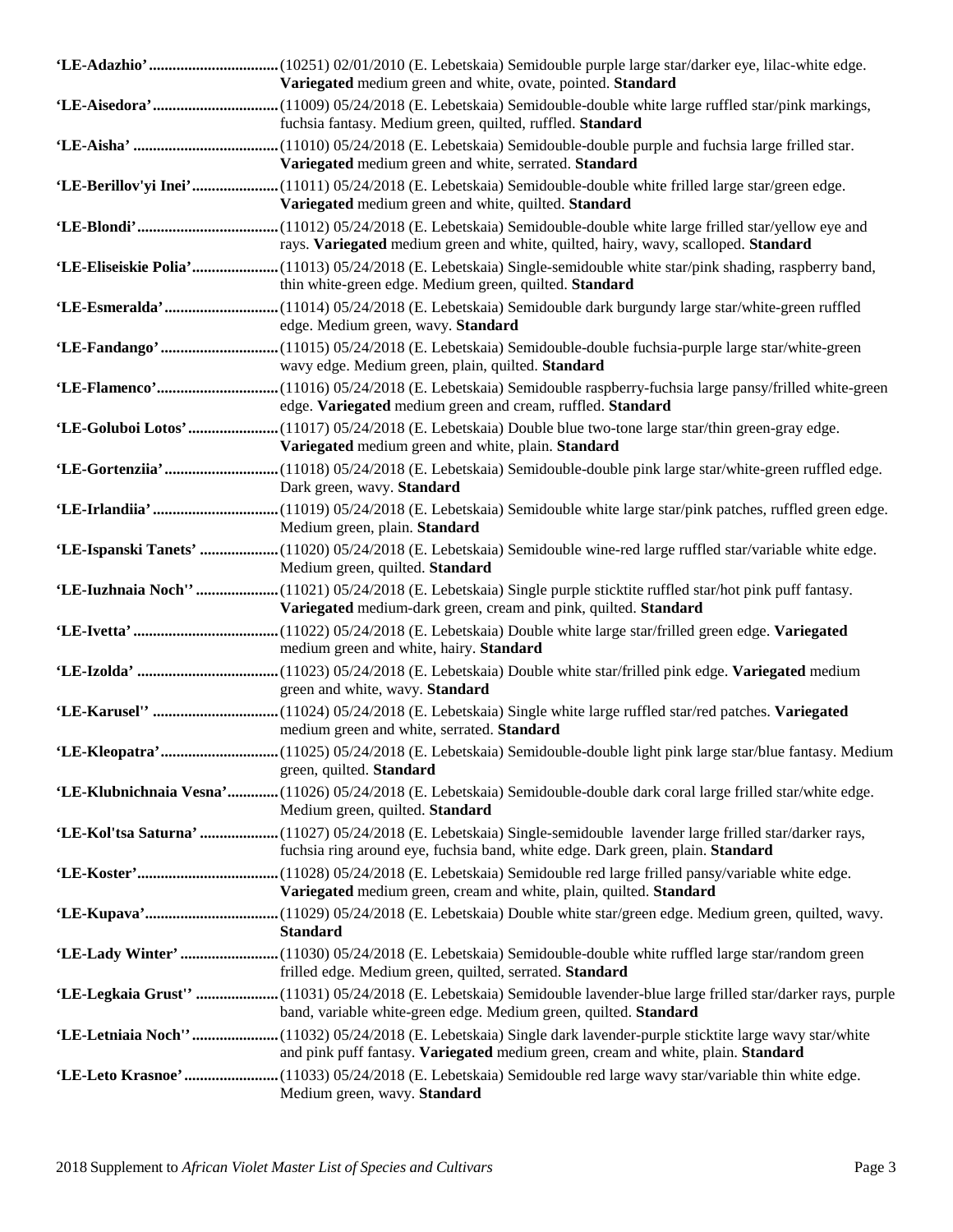| 'LE-Londonskii Rassvet'  (11034) 05/24/2018 (E. Lebetskaia) Semidouble lavender large ruffled star/darker streaks and<br>band, white edge. Variegated medium green and white, serrated. Standard |
|--------------------------------------------------------------------------------------------------------------------------------------------------------------------------------------------------|
| variable white eye, edge. Variegated medium green and white, plain. Standard                                                                                                                     |
| edge. Medium green. Standard                                                                                                                                                                     |
| quilted, ruffled. Standard                                                                                                                                                                       |
| 'LE-Mednyi Vsadnik' (11038) 05/24/2018 (E. Lebetskaia) Double white large star/pink blush, frilled green edge.<br>Medium green, quilted, wavy. Standard                                          |
| edge. Variegated medium green and white, pointed. Standard                                                                                                                                       |
| 'LE-Neapolitanskii Zakat'(11040) 05/24/2018 (E. Lebetskaia) Double coral large frilled star/variable thin white edge.<br>Medium green, serrated. Standard                                        |
| Variegated dark green and white, plain. Standard                                                                                                                                                 |
| 'LE-Ognennyi Tsvetok'  (11042) 05/24/2018 (E. Lebetskaia) Semidouble-double dark red large ruffled star. Medium green,<br>plain. Standard                                                        |
| rays, random green on outer petal edges. Medium green, hairy, serrated. Standard                                                                                                                 |
| 'LE-Rozhdenie Galactiki'(11044) 05/24/2018 (E. Lebetskaia) Single lilac sticktite large frilled star/white eye, dark lilac ring<br>around eye. Medium green, quilted. Standard                   |
| variable white edge. Medium green, plain. Standard                                                                                                                                               |
| 'LE-Rubin Mogolov'(11046) 05/24/2018 (E. Lebetskaia) Semidouble raspberry-red large wavy star/variable thin purple<br>edge. Dark green, heart-shaped. Standard                                   |
| Variegated dark green and white, quilted, ruffled. Standard                                                                                                                                      |
| 'LE-Sestra Korolevy'(11048) 05/24/2018 (E. Lebetskaia) Double rose large star/green ruffled edge. Dark green, wavy.<br><b>Standard</b>                                                           |
| green, wavy. Standard                                                                                                                                                                            |
| white-green edge. Medium green, wavy. Standard                                                                                                                                                   |
| 'LE-Sirenevaia Nezhnost'' (11051) 05/24/2018 (E. Lebetskaia) Double lavender ruffled star. Light green, quilted. Standard                                                                        |
| 'LE-Sitets Letnego Neba'  (11052) 05/24/2018 (E. Lebetskaia) Single white sticktite cupped ruffled star/variable yellow rays,<br>pale blue fantasy. Medium green, plain. Standard                |
| 'LE-Staika Babochek'(11053) 05/24/2018 (E. Lebetskaia) Single-semidouble pink large frilled pansy/raspberry band,<br>white edge. Medium green, ovate. Standard                                   |
| 'LE-Stefaniia Liuks'  (11054) 05/24/2018 (E. Lebetskaia) Single-semidouble pink large pansy/variable white eye,<br>white-green ruffled edge. Dark green, plain. Standard                         |
| Medium green, quilted. Standard                                                                                                                                                                  |
| Medium green, quilted. Standard                                                                                                                                                                  |
| 'LE-Vishnia v Sakhare'  (11057) 05/24/2018 (E. Lebetskaia) Semidouble-double red large ruffled star. Variegated<br>medium green, cream and white, plain. Standard                                |
| 'LE-Zelenaia Roza'(11058) 05/24/2018 (E. Lebetskaia) Double white and pink large star/green frilled edge. Light-<br>medium green, ruffled. Standard                                              |
| plain. Standard                                                                                                                                                                                  |
| Medium green, quilted. Standard                                                                                                                                                                  |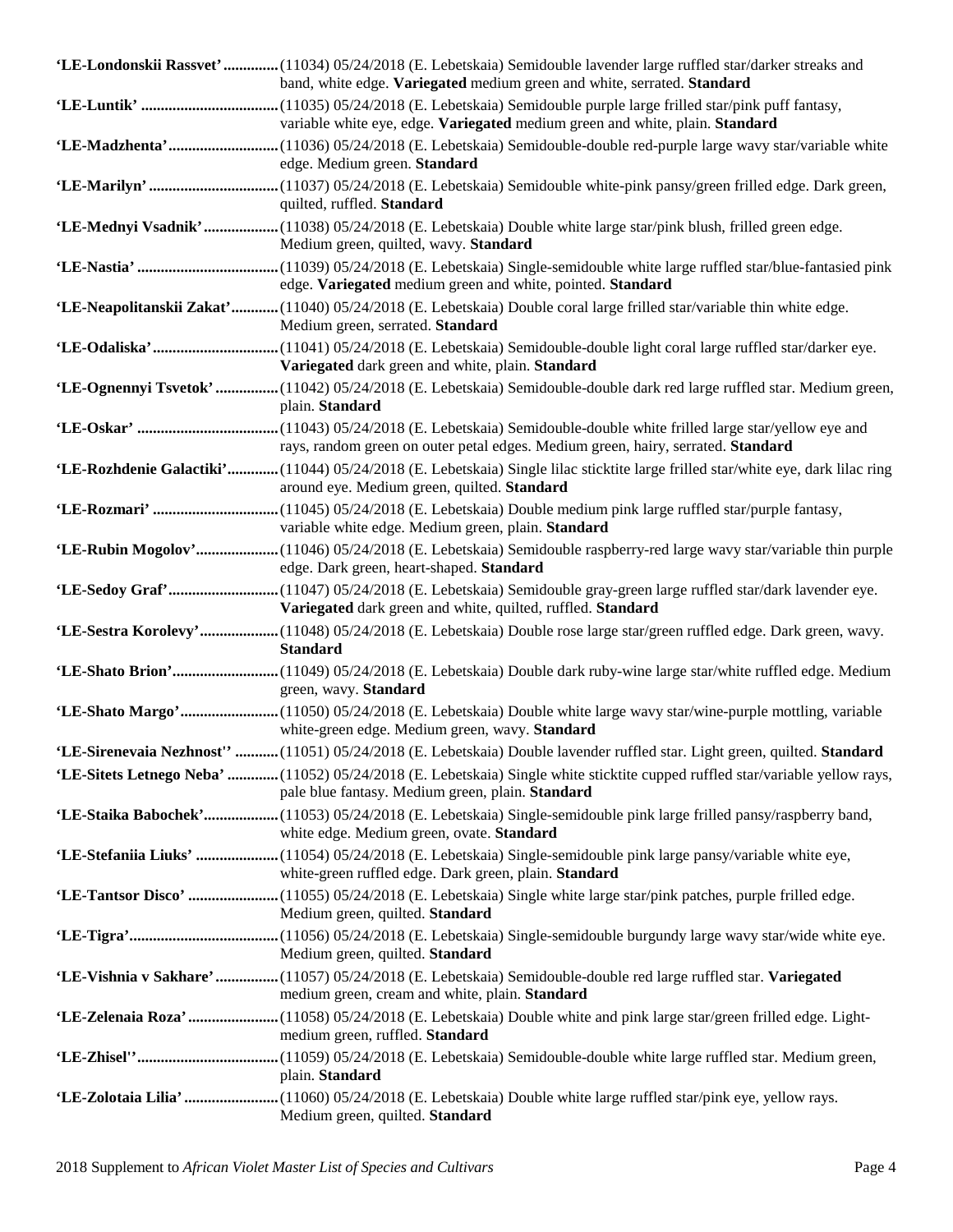| 'LiK-Belaia Kolybel''  (11061) 05/24/2018 (G. Lazarenko) Semidouble-double white large ruffled star. Medium green,<br>serrated. Standard                                                           |
|----------------------------------------------------------------------------------------------------------------------------------------------------------------------------------------------------|
| shaped, quilted. Standard                                                                                                                                                                          |
| green, quilted. Standard                                                                                                                                                                           |
| pointed, serrated. Standard                                                                                                                                                                        |
| 'LiK-Kruzhevo Sud'by'(11065) 05/24/2018 (G. Lazarenko) Single-semidouble fuchsia star/darker veins, ruffled pink<br>edge. Dark green, ruffled. Standard                                            |
| 'LiK-Neulovimye Oblaka'(11066) 05/24/2018 (G. Lazarenko) Semidouble-double large white and two-tone blue. Light<br>green, wavy, serrated. Standard                                                 |
| green, wavy. Standard                                                                                                                                                                              |
| Medium green, heart-shaped, serrated. Standard                                                                                                                                                     |
| 'LiK-Tverskie Uzory'  (11069) 05/24/2018 (G. Lazarenko) Double pink large ruffled/blue fantasy. Medium green,<br>pointed, serrated. Standard                                                       |
| 'Lina's Purple Penny'  (11108) 06/11/2018 (M. Kroupová) Single-semidouble purple pansy. Chimera variegated light<br>green, white and cream, pointed. Miniature                                     |
| quilted, serrated. Standard                                                                                                                                                                        |
| quilted, serrated. Standard                                                                                                                                                                        |
| 'M. Morkelebek'  (10935) 12/02/2017 (D. Uygun) Single-semidouble lavender-purple two-tone star/thin white<br>stripe. Medium green, plain, pointed, glossy, serrated. Standard                      |
| plain, heart-shaped. Semiminiature trailer                                                                                                                                                         |
| 'Mag's Volcanic Love'  (11122) 10/20/2018 (M. Farrand) Single-semidouble pink ruffled star/purple fantasy edge.<br>Medium green, heart-shaped, quilted. Standard                                   |
|                                                                                                                                                                                                    |
| stripe, variable green edge. Variegated medium green and white, quilted. Standard                                                                                                                  |
| green, quilted. <b>Small standard</b>                                                                                                                                                              |
| green, plain, pointed. Standard                                                                                                                                                                    |
| 'Morgan's Bibighar'  (10322) 07/24/2010 (C. Eros) Double white ruffled pansy/variable pink-green edge. Variegated<br>medium green and cream, plain, quilted, serrated. Semiminiature               |
| 'Mountain Snowcap'(Lyndon Lyon Greenhouses) Semidouble-double dark pink pansy/darker veins, white-green edge.<br>Medium green, plain. Standard                                                     |
| 'Nik-Boogie Woogie'(11112) 07/31/2018 (N. Bulko) Single chimera white-light pink heavily wavy sticktite star/white<br>stripe. Medium-dark green, ruffled. Standard                                 |
| 'Nik-Fluttering Butterfly' (11113) 07/31/2018 (N. Bulko) Single chimera white pansy/purple stripe and band, frilled green<br>edge. Dark green, ruffled/red back. Standard                          |
| 'Nik-Lovestruck Heart'  (11114) 07/31/2018 (N. Bulko) Single-semidouble chimera pink wavy star/purple stripe, blue<br>fantasy. Dark green, serrated/red back. Standard                             |
| 'Nik-Princess Anastasia'(11115) 07/31/2018 (N. Bulko) Single-semidouble chimera pink wavy large star/wide white stripe,<br>random green edge. Variegated medium green and ivory, pointed. Standard |
| 'Nik-Shadow Theater' (11116) 07/31/2018 (N. Bulko) Single chimera blue sticktite wavy pansy/white-green stripe.<br>Medium green, quilted, wavy. Standard                                           |
| 'Optimara California III' (10942) 02/03/2018 (R. Holtkamp Sr.) Single-semidouble dark red frilled pansy. Medium green,<br>ovate, glossy, wavy, serrated/red back. Standard                         |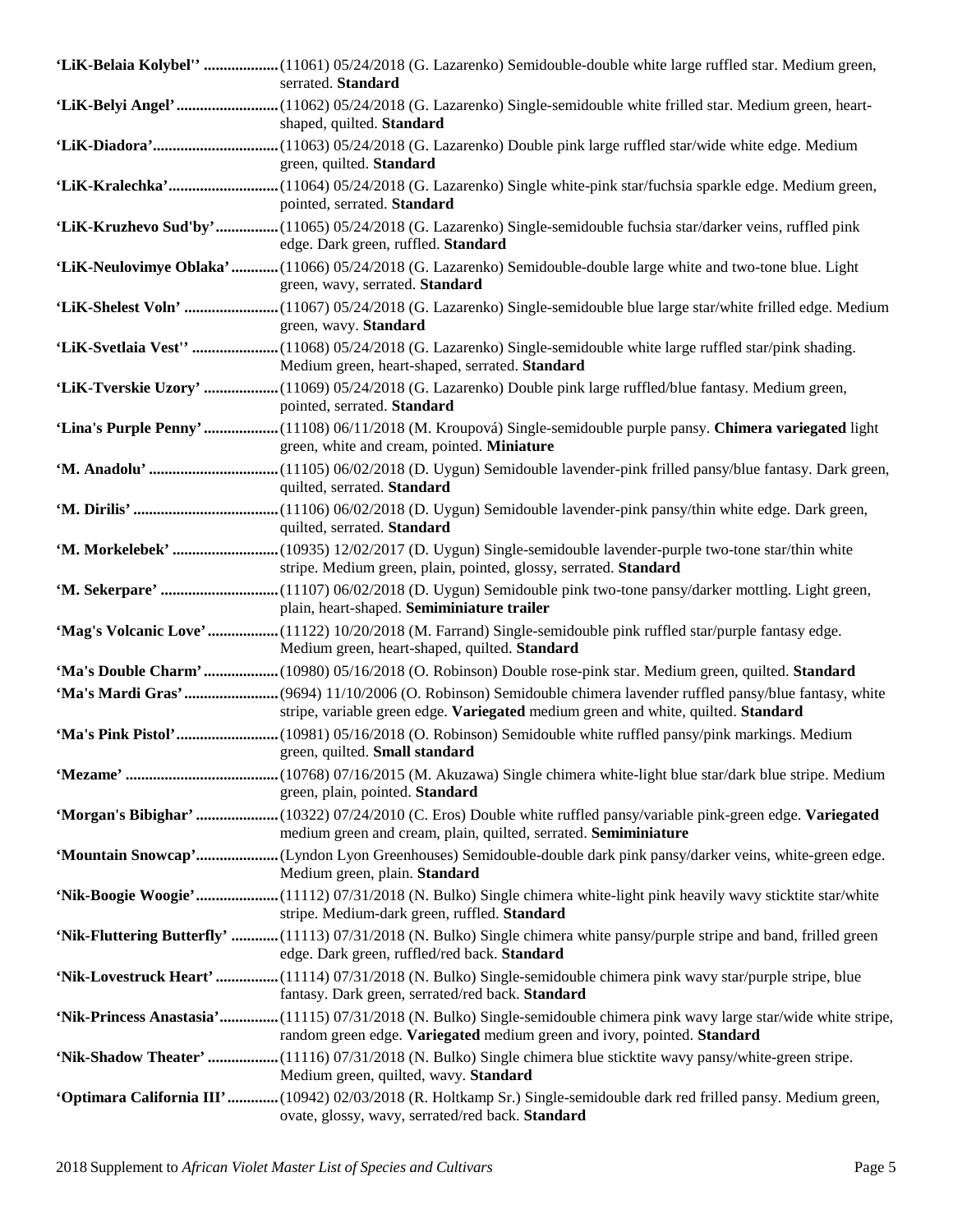| <b>'Optimara Connecticut II' </b> (10954) 02/03/2018 (M. Holtkamp) Single lilac two-tone sticktite pansy/darker streaks, thin purple<br>edge. Medium-dark green, ovate/red back. Small standard          |
|----------------------------------------------------------------------------------------------------------------------------------------------------------------------------------------------------------|
| <b>'Optimara Crater Lake II'</b> (10955) 02/03/2018 (M. Holtkamp) Double dark blue pansy. Medium green, ovate, glossy.<br><b>Standard</b>                                                                |
| green, plain, glossy, serrated. Standard                                                                                                                                                                 |
| 'Optimara Hiroshige II'  (10944) 02/03/2018 (R. Holtkamp Sr.) Single-semidouble lilac and white fluted pansy. Medium<br>green, quilted, wavy, serrated. Standard                                         |
| <b>'Optimara Little Trio'</b> (10956) 02/03/2018 (M. Holtkamp) Single-semidouble white pansy/lilac streaks, green edge.<br>Medium green, plain, pointed, serrated. Miniature                             |
| 'Optimara Millennia II'(10945) 02/03/2018 (R. Holtkamp Sr.) Single-semidouble white frilled pansy/red patches on lower<br>petals. Medium green, heart-shaped, hairy, serrated. Standard                  |
| 'Optimara myDarling'(10957) 02/03/2018 (M. Holtkamp) Single white sticktite frilled pansy/blue eye and streaks. .Dark<br>green, plain, pointed, quilted, serrated/red back. Standard                     |
| 'Optimara myHeart'(10958) 02/03/2018 (M. Holtkamp) Single white sticktite pansy/wide red eye. Medium-dark<br>green, heart-shaped, pointed, quilted, serrated. Standard                                   |
| 'Optimara mySensation'  (10959) 02/03/2018 (M. Holtkamp) Single white sticktite fluted pansy/green edge. Medium green,<br>ovate, glossy, wavy, scalloped. Standard                                       |
| 'Optimara Puerto Rico'(10946) 02/03/2018 (R. Holtkamp Sr.) Double pink ruffled pansy/variable thin white-green edge.<br>Medium-dark green, plain, pointed, hairy/red back. Standard                      |
| <b>'Optimara Rocky Mountain II' </b> (10960) 02/03/2018 (M. Holtkamp) Double pink and white pansy. Medium green, pointed, glossy,<br>wavy. Standard                                                      |
| <b>'Optimara Sequoia II' </b> (10961) 02/03/2018 (M. Holtkamp) Double pink two-tone pansy. Medium green, plain, glossy,<br>serrated. Standard                                                            |
| <b>Optimara Smoky Mountains II'.</b> (10962) 02/03/2018 (M. Holtkamp) Double blue and white pansy. Medium green, heart-shaped,<br>glossy. Standard                                                       |
| 'Optimara Trinidad II'(10947) 02/03/2018 (R. Holtkamp Sr.) Double lilac-purple two-tone frilled pansy/variable thin<br>white-green edge. . Medium-dark green plain, pointed, hairy/red back. Standard    |
| "Optimara Yosemite II"  (10948) 02/03/2018 (R. Holtkamp Sr.) Double light blue, white, and green ruffled star. Medium<br>green, hairy, wavy, serrated. Standard                                          |
| quilted, ruffled. Standard                                                                                                                                                                               |
| foliage. Semiminiature                                                                                                                                                                                   |
| 'PT-Aprel'skii Denek' (11070) 05/24/2018 (T. Pugacheva) Single-semidouble pink large frilled star/fuchsia sparkle band,<br>variable white edge. Medium green, wavy. Standard                             |
| <b>PT-Dikaia Sliva'</b> (11071) 05/24/2018 (T. Pugacheva) Double blue and purple large ruffled star. Medium green,<br>plain. Standard                                                                    |
| edge. Variegated dark green, white and beige. Standard                                                                                                                                                   |
| fantasy, variable thin white-green edge. Medium green, quilted. Standard                                                                                                                                 |
| 'Rhapsodie Andrea' (10949) 02/03/2018 (R. Holtkamp Sr.) Single fuchsia-magenta sticktite fluted pansy/white eye.<br>Medium green, plain, heart-shaped, hairy, serrated. Standard                         |
| 'Rhapsodie Anika' (10950) 02/03/2018 (R. Holtkamp Sr.) Single-semidouble white frilled pansy/coral-pink patches<br>on lower petals. Medium green, heart-shaped, quilted, hairy, wavy, serrated. Standard |
| 'Rhapsodie Ingrid'  (10963) 02/03/2018 (M. Holtkamp) Double light pink star/darker eye. Medium-dark green,<br>quilted, serrated/red back. Standard                                                       |
| Medium-dark green, pointed, quilted, serrated/red back. Standard                                                                                                                                         |
| 'Rhapsodie Michèle' (10951) 02/03/2018 (R. Holtkamp Sr.) Single light pink sticktite frilled pansy/raspberry fantasy<br>and sparkle edge. Medium green, ovate, serrated. Standard                        |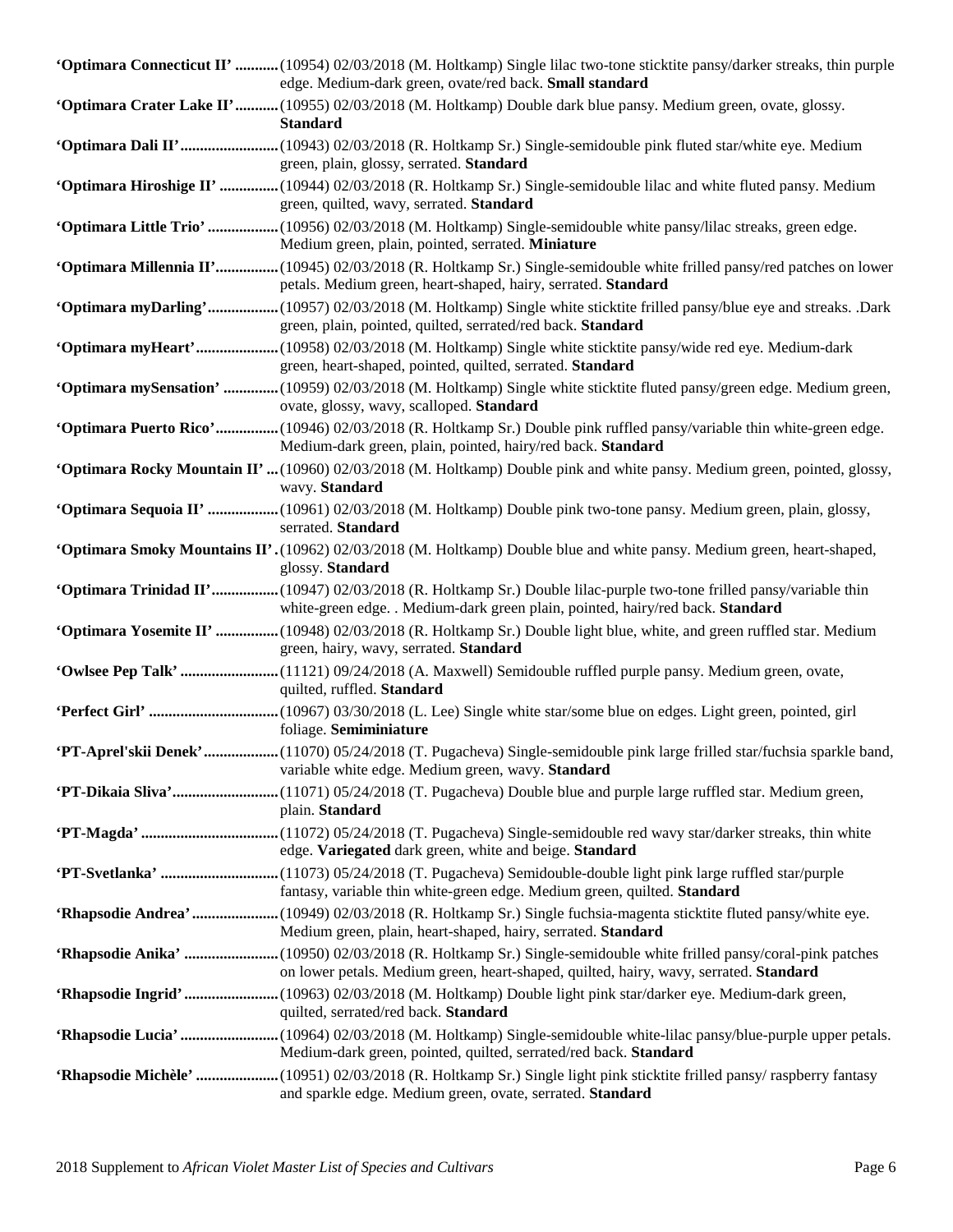| patches, lighter on upper petals. Medium-dark green, ovate, glossy, serrated/red back. Standard                                                                                                                                                          |
|----------------------------------------------------------------------------------------------------------------------------------------------------------------------------------------------------------------------------------------------------------|
| edge. Medium green, ovate, glossy, serrated. Standard                                                                                                                                                                                                    |
| and veining, thin blue fluted edge. Variegated dark green and pink, quilted, ruffled, serrated/red<br>back. Standard                                                                                                                                     |
| 'Rivermist Beguiling'(10971) 04/13/2018 (J. Baker) Single-semidouble medium red-pink large ruffled star/white puff<br>fantasy. Variegated medium green and pink, ovate, quilted. Standard                                                                |
| 'Rivermist Calypso' (10972) 04/13/2018 (J. Baker) Single-semidouble red-pink large star/white puff fantasy, dark red<br>and purple streaks. Variegated medium green, cream and pink, ovate, quilted, glossy/variable<br>white-spotted red back. Standard |
| 'Rivermist EvaBritta'  (10984) 05/21/2018 (J. Baker) Semidouble wine-red large star/white puff fantasy, dark red and<br>pink streaks. Variegated dark green, cream and pink, quilted, glossy/variable white-spotted red<br>back. Standard                |
| 'Rivermist Galaxy'(10973) 04/13/2018 (J. Baker) Single-semidouble blue-purple large star/white puff fantasy, pink<br>and red streaks. Variegated dark green and pink, ovate, quilted, glossy/variable white-spotted red<br>back. Standard                |
| 'Rivermist Heavenly'  (10985) 05/21/2018 (J. Baker) Single-semidouble medium blue-purple star/white puff fantasy,<br>variable pink streaks. Variegated dark green, cream and pink, pointed, quilted, glossy/variable<br>white-spotted red back. Standard |
| medium green and pink, ovate, quilted, glossy/variable white-spotted red back. Standard                                                                                                                                                                  |
| Variegated medium green and pink, ovate, quilted, serrated. Standard                                                                                                                                                                                     |
| pink streaks. Variegated dark green, cream and pink, round, quilted/variable white-spotted red<br>back. Standard                                                                                                                                         |
| Medium green, plain. Standard                                                                                                                                                                                                                            |
| green, quilted. Standard                                                                                                                                                                                                                                 |
|                                                                                                                                                                                                                                                          |
| 'Rob's Funny Bunny' (10982) 05/16/2018 (R. Robinson) Semidouble pink star/darker eye, white edge. Crown<br>variegated dark green and cream, pointed, glossy/red back. Semiminiature                                                                      |
| 'Rob's Wascally Wabbit'(10983) 05/16/2018 (R. Robinson) Double light blue star/white shading. Crown variegated<br>medium-dark green and beige, pointed. <b>Miniature</b>                                                                                 |
| quilted. Standard                                                                                                                                                                                                                                        |
| quilted. Standard                                                                                                                                                                                                                                        |
| tips, white-green ruffled edge. Variegated medium green, white and cream, quilted. Standard                                                                                                                                                              |
| quilted. Standard                                                                                                                                                                                                                                        |
| green, pointed. Standard                                                                                                                                                                                                                                 |
| edge. Dark green, quilted, ruffled. Standard                                                                                                                                                                                                             |
| 'RS-Gertsoginia' (11082) 05/24/2018 (S. Repkina) Semidouble-double burgundy-red large ruffled star/wide white<br>edge. Medium green, quilted. Standard                                                                                                   |
| 'RS-Golubaia Riviera'  (11083) 05/24/2018 (S. Repkina) Semidouble-double medium blue two-tone ruffled star. Dark<br>green, quilted, hairy. Standard                                                                                                      |